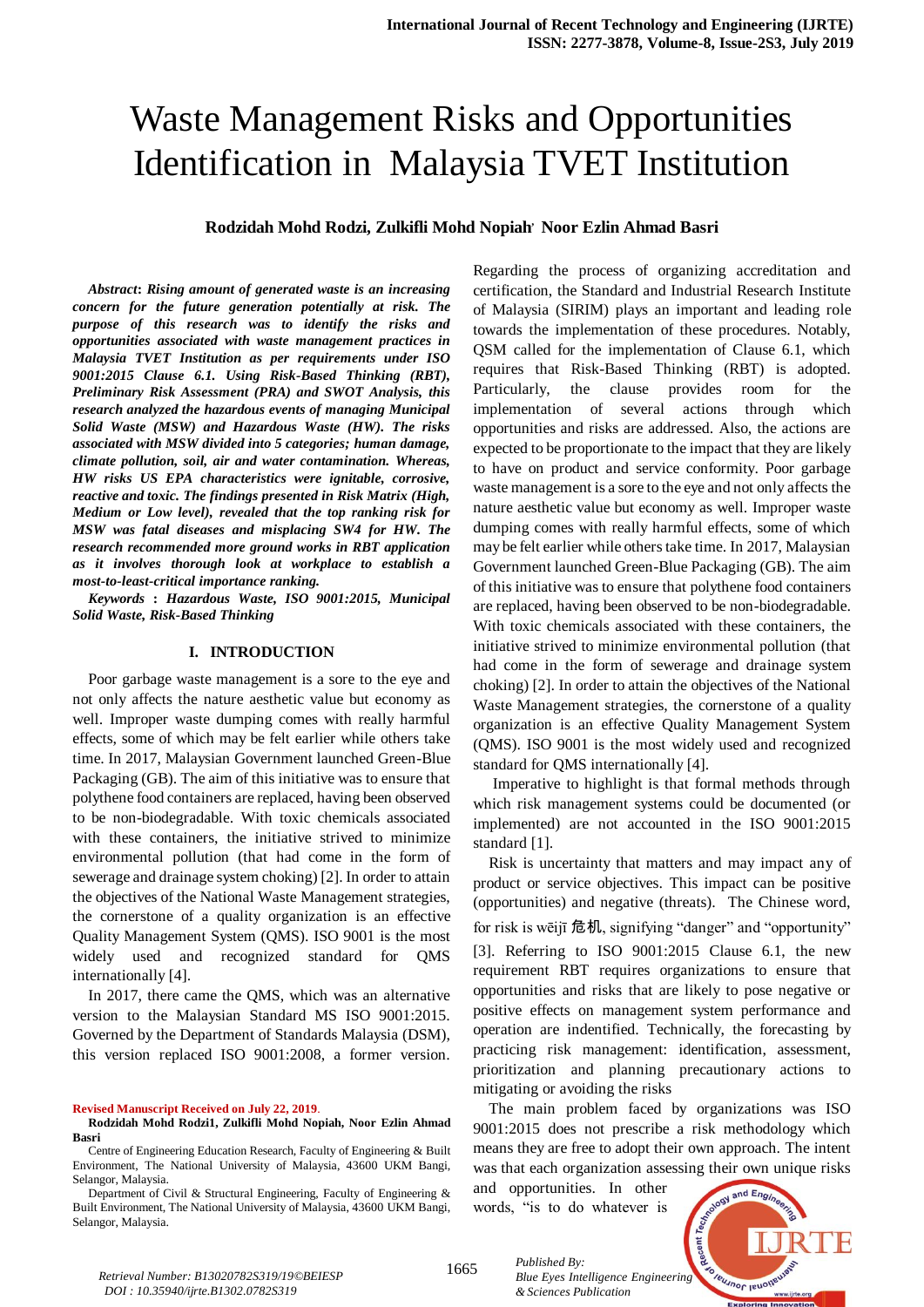right for your business". It is also notable that there exist different methodologies but for the case of ISO 9001:2015, formal risk management is not necessary; neither does this methodology emphasize specific approaches for achieving risk identification and the documentation of the results. It is up to each organization to determine the extent of documentation needed to provide objective evidence of the RBT application. Moreover, the multiplicity of sources and methods makes it difficult to compile one compact and efficient preventive action process [7].

### **II. OBJECTIVE**

Since many concerns have been raised about the challenges of no standardization in new revised QMS, this research applying RBT approach as required in MS ISO 9001:2015. The objective in this research was to identify the risks and opportunities associated with waste management practices in the Malaysia TVET Institution.

#### **III. METHODOLOGY**

Research background: Notably, this study is limited in a certain way. In particular, the aspect of Quality Management Team (QMT) may be interacted by following the procedure of government protocol and not the ISO business practice guidelines. Assumptions were the QMT had high level of environmentally awareness and practicing proper waste management on daily basis. The interest of these parties is seen to lie in idea generation but the enforcement of the perceived orders remains questionable and relatively wanting. This study's research context was a TVET organization. The choice of this institution was based on training workshops that it holds relative to industrial skills; especially on subjects such as hazardous waste and municipal solid waste disposal. Indeed, the institution, through these workshops, gains exposure to different subjects on risks such as leachate, gaseous, bugs, infections, toxic effects and injuries from improper waste management.

Research Location: Imperatively to note is that the specific area that was chosen to gain data entailed a public vocational institute. Specifically, information was gained from a public TVET institution. The Ministry of Human Resources Malaysia (MOHR) was in charge of this institution. Founded in 1964, the organization rests on 13.7 acres of land. Geographically, it lies 3°05'33.1"N, 101°41'13.5"E in Kuala Lumpur's Kuchai Lama area (see Figure 1). With 577 students and a staff of 182 individuals, 12 courses are offered in the institution (by 2018) [5].

## **IV. CONCLUSION**

Rising amount of generated waste is an increasing concern for the future generation potentially at risk. The purpose of this research was to identify the risks and opportunities associated with waste management practices in Malaysia TVET Institution as per requirements under ISO 9001:2015

Clause 6.1. Using Risk-Based Thinking (RBT), Preliminary Risk Assessment (PRA) and SWOT Analysis, this research analyzed the hazardous events of managing Municipal Solid Waste (MSW) and Hazardous Waste (HW). The risks associated with MSW divided into 5 categories; human damage, climate pollution, soil, air and water contamination. Whereas, HW risks US EPA characteristics were ignitable, corrosive, reactive and toxic. The findings presented in Risk Matrix (High, Medium or Low level), revealed that the top ranking risk for MSW was fatal diseases and misplacing SW4 for HW. The research recommended more ground works in RBT application as it involves thorough look at workplace to establish a most-to-least-critical importance ranking.

#### **REFERENCES**

- 1. Aseel M. Aljeboree , A.N.A., Adsorption of Pharmaceuticals as emerging contaminants from aqueous solutions on to friendly surfaces such as activated carbon: A review J. Pharm. Sci. & Res. , 2018. 10(9): p. 2252-2257
- 2. J.L. Tambosi, L.Y.Y., H.J.J.R. de Fátima Peralta Muniz Moreira, H.F. Schröder, Recent research data on the removal of pharmaceuticals from sewage treatment plants (STP). Quim Nova, 2010. 33: p. 411-420.
- 3. Aseel Musthaq Aljeboree , A.N.A., Colorimetric Determination of phenylephrine hydrochloride drug Using 4-Aminoantipyrine: Stability and higher sensitivity J. Pharm. Sci. & Res., 2018 10(7): p. 1774-1779
- 4. Jones, O.A., J.N. Lester, and N. Voulvoulis, Pharmaceuticals: a threat to drinking water? Trends in Biotechnology, 2005. 23(4): p. 163-167.
- 5. Aseel M. Aljeboree , A.S.A., Removal of Pharmaceutical (Paracetamol) by using CNT/ TiO2 Nanoparticles. Journal of Global Pharma Technology, 2019. 11 ( 01 ): p. 199-205.
- 6. Stackelberg, P.E., et al., Persistence of pharmaceutical compounds and other organic wastewater contaminants in a conventional drinking-water-treatment plant. Science of The Total Environment, 2004. 329(1): p. 99-113.
- 7. A.F. ALKAIM1, A.M.A.N.A.A., S.J. BAQIR2 , F.H. HUSSEIN and A.J. LILO2, Effect of pH on Adsorption and Photocatalytic Degradation Efficiency of Different Catalysts on Removal of Methylene Blu.
- 8. Aljeboree, A.M., A. N. Alshirifi, et al. , "Kinetics and equilibrium study for the adsorption of textile dyes on coconut shell activated carbon.Arabian Journal ofChemistry, 2012. 10: p. S3381-S3393.
- 9. Alkaim AF, A.A., Alrazaq NA, Baqir S.J, Hussein F.H and Lilo AJ, Effect of pH on Adsorption and Photocatalytic Degradation Efficiency of Different Catalysts on Removal of Methylene Blue. Asian Journal of Chemistry, , 2014. 24(26): p. 8445-8448.
- 10. AM, A., Adsorption of crystal violet dye by Fugas Sawdust from aqueous solution. International Journal of ChemTech Research. 9(3): p. 412-423.
- 11. Abdulrazzak, F.H., Enhance photocatalytic Activity of TiO2 by Carbon Nanotubes.International Journal of ChemTech Research, 2016. 9(3): p. 431-443
- 12. AF Alkaim, T.K., FH Hussein, R Dillert, DW Bahnemann, Solvent-free hydrothermal synthesis of anatase TiO2 nanoparticles with enhanced photocatalytic hydrogen production activity. Applied Catalysis A: General 2013. 466 p. 32-37.
- 13. Tarek A. Kandiel, L.R., Ayad Alkaim and Detlef Bahnemann, Brookite versus anatase TiO2 photocatalysts: phase transformations and photocatalytic activities†. Photochemical & Photobiological Sciences, 2013. 12: p. 602.
- 14. M. R. Hoffmann, S.T.M., W. Y. Choi and, E.a.o.s. D. W. Bahnemann, and C.R. photocatalysis, 1995, 95, 69–96., Environmental applications of semiconductor photocatalysis Chem. Rev, 1995. 95: p. 69–96.
- 15. K. Hashimoto, H.I.a.A.F., TiO2 photocatalysis:a historical overview and future prospects. J. Appl.Phys., 2005. 44: p. 8269–8285.
- 16. M. P. Finnegan, H.Z.Z.a.J.F.B., Phase stability and transformation in titania nanoparticles in aqueous solutions dominated by surface energy. J. Phys.Chem. C 2007. 111.: p. 1962–1968.
- 17. T. A. Kandiel, R.D.a.D.B., Titanium dioxide nanoparticles and nanostructures. Curr. Inorg.Chem., 2012. 2: p. 94–114.
- 18. Banfield, H.Z.Z.a.J.F., Understanding polymorphic phase transformation behavior during growth of nanocrystalline aggregates: insights from TiO2. J. Phys. Chem. B,, 2000. 104: p. 3481–3487.
- 19. HUSSEIN, A.F.A.a.F.H., PHOTOCATALYTIC

*& Sciences Publication* 

*Published By:*